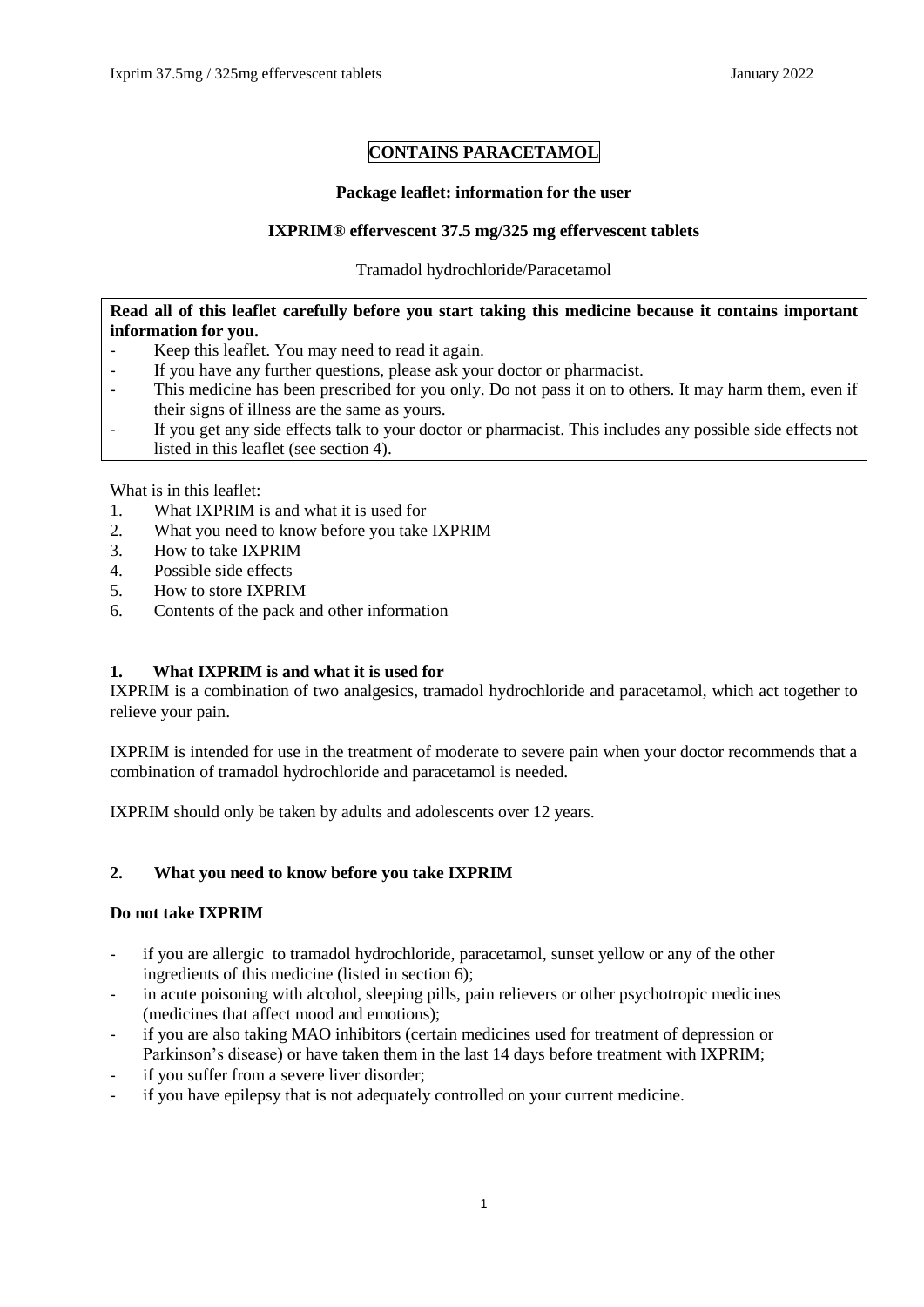## **Warnings and precautions Talk to your doctor before taking IXPRIM**

- if you take other medicines containing paracetamol or tramadol hydrochloride;
- if you have liver problems or liver disease or if you notice your eyes and skin turning yellow. This may suggest jaundice or problems with your bile ducts.
- if you have kidney problems;
- if you have severe difficulties in breathing for example asthma or severe lung problems;
- if you have epilepsy or have already experienced fits or seizures;
- if you suffer from depression and you are taking antidepressants as some of them may interact with tramadol (see "Other medicines and IXPRIM");
- if you have recently suffered from a head injury, shock or severe headaches associated with vomiting;
- if you are dependent on any medicines including those used to relieve pain, for example morphine;
- take other medicines to treat pain that contain buprenorphine, nalbuphine or pentazocine;
- if you are going to have an anaesthetic. Tell your doctor or dentist that you are taking IXPRIM.

If any of the above-mentioned points applied to you in the past or applies to you while you are taking IXPRIM, please make sure your doctor knows. He/she can then decide whether you should continue to use this medicine.

#### Sleep-related breathing disorders

TRAMACET contains an active substance that belongs to the group of opioids. Opioids can cause sleeprelated breathing disorders, for example central sleep apnea (shallow/pause of breathing during sleep) and sleep-related hypoxemia (low level of oxygen in the blood).

The risk of experiencing central sleep apnea is dependent on the dose of opioids. Your doctor may consider decreasing your total opioid dosage if you experience central sleep apnea.

There is a small risk that you may experience a so-called serotonin syndrome that can occur after having taken tramadol in combination with certain antidepressants or tramadol alone. Seek medical advice immediately if you have any of the symptoms related to this serious syndrome (see section 4 "Possible side effects").

Tramadol is transformed in the liver by an enzyme. Some people have a variation of this enzyme and this can affect people in different ways. In some people, they may not get enough pain relief but other people are more likely to get serious side effects. If you notice any of the following side effects, you must stop taking this medicine and seek immediate medical advice: slow or shallow breathing, confusion, sleepiness, small pupils, feeling or being sick, constipation, lack of appetite.

### Children and adolescents

Use in children with breathing problems:

Tramadol is not recommended in children with breathing problems, since the symptoms of tramadol toxicity may be worse in these children.

Talk to your doctor if you experience any of the following symptoms while taking IXPRIM: Extreme fatigue, lack of appetite, severe abdominal pain, nausea, vomiting or low blood pressure. This may indicate that you have adrenal insufficiency (low cortisol levels) If you have these symptoms, contact your doctor, who will decide if you need to take hormone supplement.

### **Other medicines and IXPRIM**

Tell your doctor or pharmacist if you are taking, have recently taken or might take any other medicines.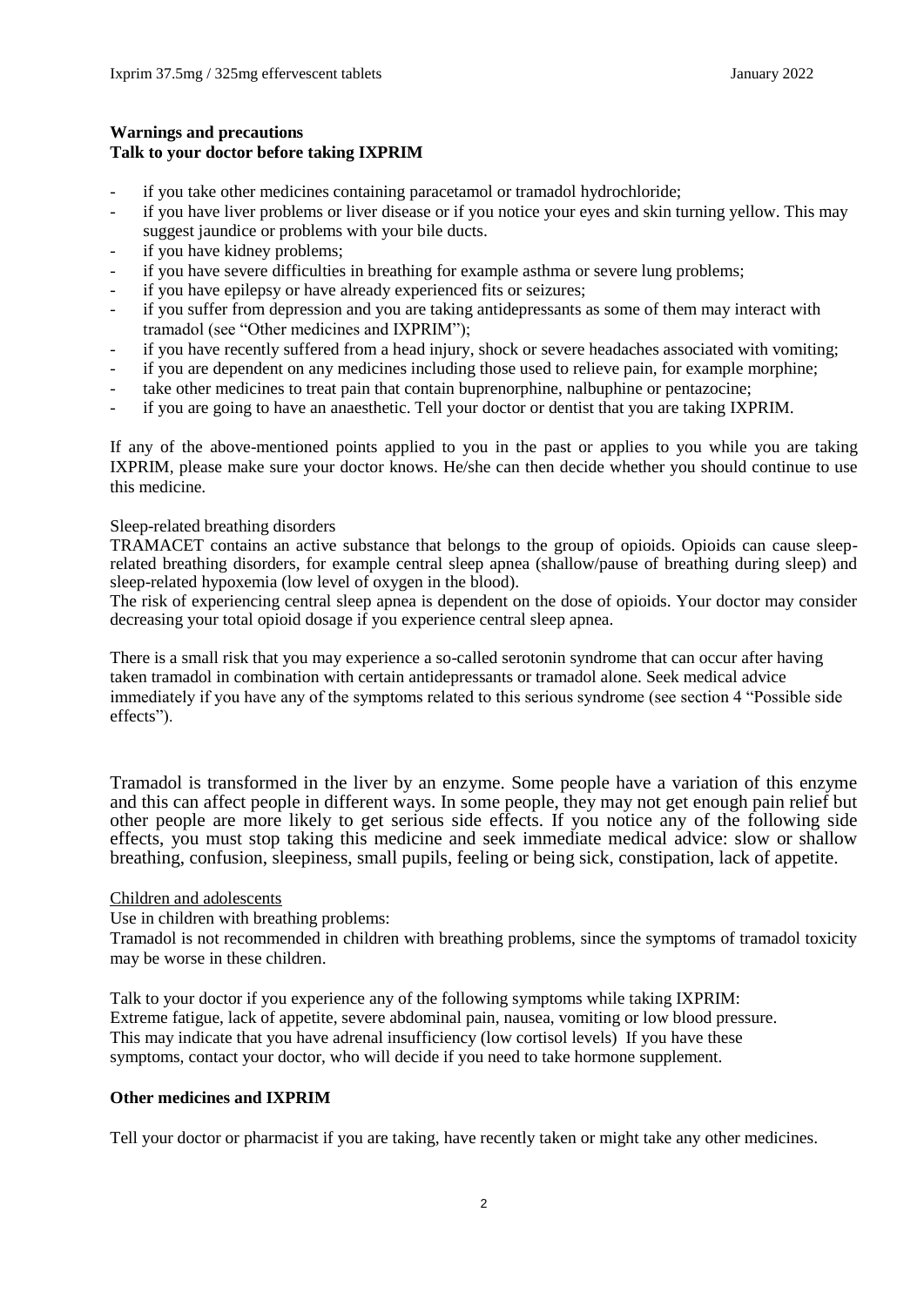**Important: This medicine contains paracetamol and tramadol hydrochloride. Tell your doctor if you are taking** *any other medicine containing paracetamol or tramadol hydrochloride***, so that you do not exceed the maximum daily doses.**

You **must not** take IXPRIM together with monoamine oxidase inhibitors ("MAOIs") (see section "Do not take IXPRIM").

#### IXPRIM is not recommended to be taken with the following:

- carbamazepine (a medicine commonly used to treat epilepsy or some types of pain such as severe pain attacks in the face called trigeminal neuralgia).
- buprenorphine, nalbuphine or pentazocine (opioid-type pain relievers). The pain-relieving effect may be reduced.

#### The risk of side effects increases,

- if you are taking triptans (for migraine) or selective serotonin re-uptake inhibitors, "SSRIs" (for depression ). If you experience confusion, restlessness, fever, sweating, uncoordinated movement of limbs or eyes, uncontrollable jerking of muscles or diarrhoea you should call your doctor.
- if you are taking other pain relievers such as morphine and codeine (also as cough medicine), baclofen (a muscle relaxant) medicines used to lower blood pressure or medicines to treat allergies. You may feel drowsy or feel faint. If this happens, tell your doctor.

 Concomitant use of IXPRIM and sedative medicines such as benzodiazepines or related drugs increases the risk of drowsiness, difficulties in breathing (respiratory depression), coma and may be life-threatening. Because of this, concomitant use should only be considered when other treatment options are not possible. However if your doctor prescribes IXPRIM together with sedative medicines the dose and duration of concomitant treatment should be limited by your doctor.

Please tell your doctor about all sedative medicines you are taking, and follow your doctor's dose recommendation closely. It could be helpful to inform friends or relatives to be aware of the signs and symptoms stated above. Contact your doctor when experiencing such symptoms.

- if you are taking medicines which may cause convulsions (fits), such as certain antidepressants or antipsychotics. The risk having a fit may increase if you take IXPRIM at the same time. Your doctor will tell you whether IXPRIM is suitable for you.
- if you are taking certain antidepressants, IXPRIM may interact with these medicines and you may experience serotonin syndrome (see section 4 "Possible side effects").
- if you are taking warfarin or phenprocoumon (for blood thinning). The effectiveness of such medicines may be altered and bleeding may occur. Any prolonged or unexpected bleeding should be reported to your doctor immediately.

#### The effectiveness of IXPRIM may be altered if you also take

- metoclopramide, domperidone or ondansetron (medicines for treatment of nausea and vomiting),
- cholestyramine (medicine to reduce cholesterol in the blood),

Your doctor will tell you which medicines are safe to take with IXPRIM.

#### **Taking IXPRIM with food and alcohol**

IXPRIM may make you feel drowsy. Alcohol may make you feel drowsier, so it is best not to drink alcohol while you are taking IXPRIM.

### **Pregnancy, breast-feeding and fertility**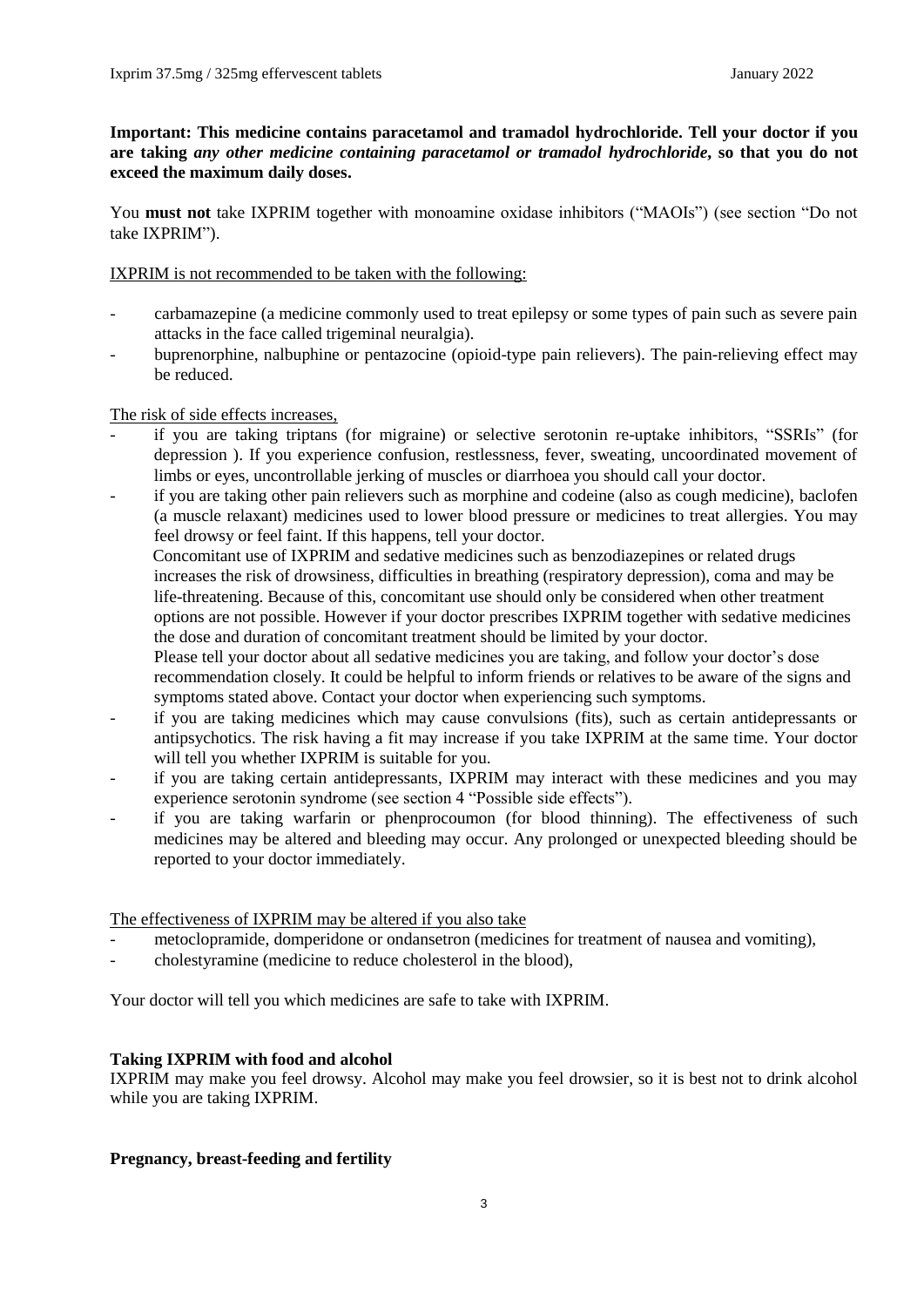If you are pregnant or breast-feeding, think you may be pregnant or are planning to have a baby, ask your doctor or pharmacist for advice before taking this medicine.

### **As IXPRIM contains tramadol hydrochloride, you should not take this medicine during pregnancy or breast-feeding. If you become pregnant during treatment with IXPRIM, please consult your doctor before taking any further tablets.**

#### **Breast-feeding**

Tramadol is excreted into breast milk. For this reason, you should not take IXPRIM more than once during breast-feeding, or alternatively, if you take IXPRIM more than once, you should stop breast-feeding. Based on human experience tramadol is suggested not to influence female or male fertility. No data on the influence of the combination of tramadol and paracetamol on fertility are available.

Ask your doctor or pharmacist for advice before taking any medicine.

#### **Driving and using machines**

IXPRIM may make you feel drowsy and this may affect your ability to drive, or use tools and machines, safely.

#### **IXPRIM contains Sunset yellow E110 and sodium**

The medicinal product contains the colorant Sunset yellow E110 which may cause allergic reactions.

This medicinal product contains 7.8 mmol (or 179.4 mg) sodium (main component of cooking/ table salt) in each effervescent tablet. This is equivalent to 9.1% of the recommended maximum daily dietary intake of sodium for an adult. Talk to your doctor or pharmacist if you need 2 or more tablets daily for a prolonged period, especially if you have been advised to follow a low salt (sodium) diet.

#### **3. HOW TO TAKE IXPRIM**

Always take this medicine exactly as your doctor has told you. You should check with your doctor or pharmacist if you are not sure.

You should take IXPRIM for as short a time as possible. The use in children below the age of 12 years is not recommended.

The dosage should be adjusted to the intensity of your pain and your individual pain sensitivity. In general the lowest pain-relieving dose should be taken.

The recommended starting dose, unless otherwise prescribed by your doctor, is 2 effervescent tablets for adults and adolescents over 12 years.

If required, further doses may be taken, as recommended by your doctor. The shortest time between doses must be at least 6 hours.

#### **Do not take more than 8 IXPRIM effervescent tablets per day.**

Do not take IXPRIM more often than your doctor has told you.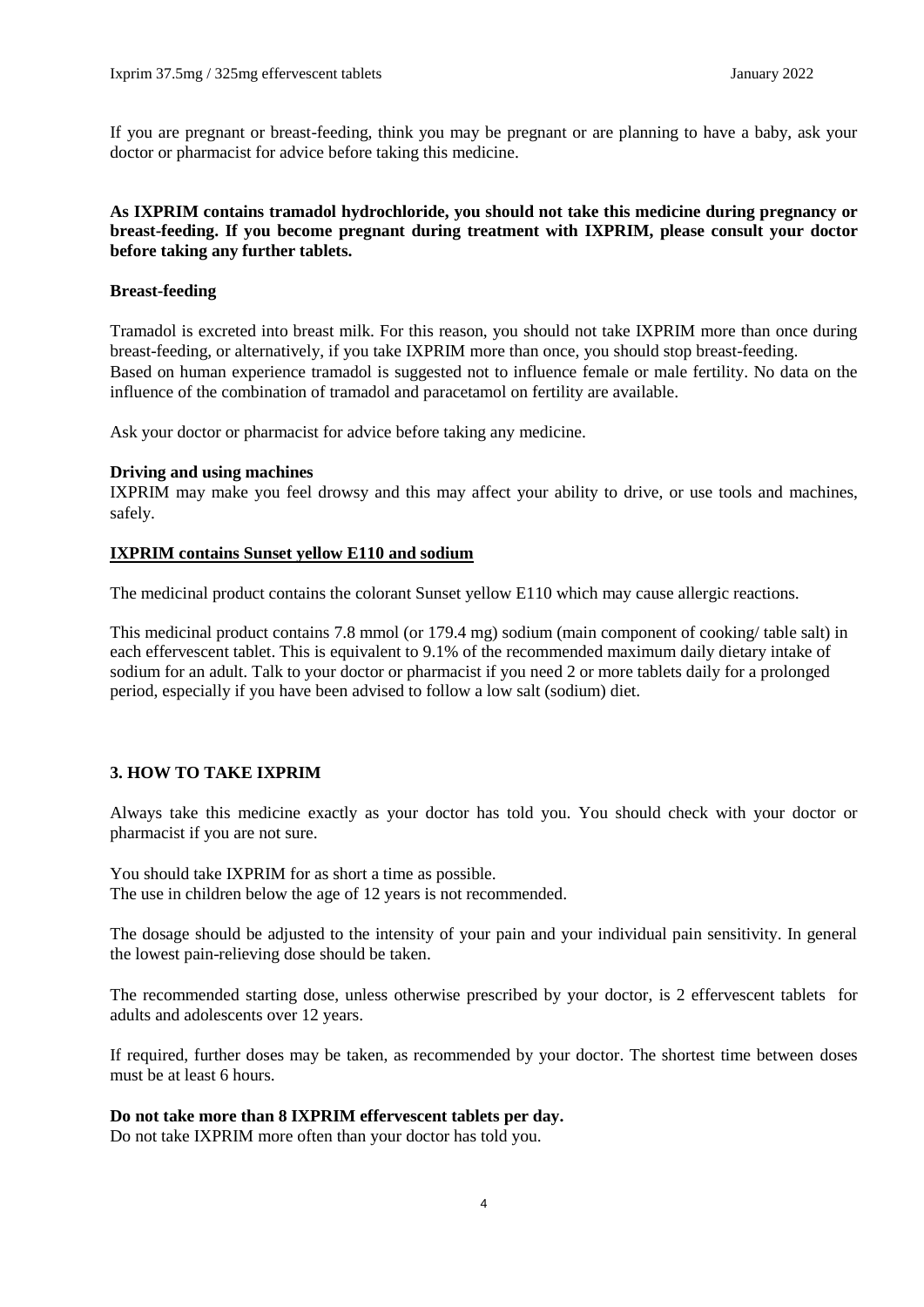#### **Older people**

In older patients (above 75 years) the excretion of tramadol may be delayed. If this applies to you, your doctor may recommend prolonging the dosage interval.

### **Severe liver or kidney disease (insufficiency) /dialysis patients**

Patients with severe liver and/or kidney insufficiency should not take IXPRIM. If in your case the insufficiency is mild or moderate, your doctor may recommend prolonging the dosage interval.

#### **Method of administration:**

The effervescent tablets are for oral use. Effervescent tablets should be taken dissolved in a glass of drinking water.

If you think that the effect of IXPRIM is too strong (i.e. you feel very drowsy or have difficulty breathing) or too weak (i.e. you have inadequate pain relief), contact your doctor.

#### **If you take more IXPRIM than you should:**

In such cases please contact your doctor or pharmacist immediately even if you feel well. There is a risk of liver damage which may only show later.

#### **If you forget to take IXPRIM:**

If you forget to take the effervescent tablets, pain is likely to return. Do not take a double dose to make up for forgotten individual doses, simply continue taking the effervescent tablets as before.

#### **If you stop taking IXPRIM:**

You should not suddenly stop taking this medicine unless your doctor tells you to. If you want to stop taking your medicine, discuss this with your doctor first, particularly if you have been taking it for a long time. Your doctor will advise you when and how to stop, which may be by lowering the dose gradually to reduce the chance of developing unnecessary side effects (withdrawal symptoms).

If you have any further questions on the use of this medicine, ask your doctor or pharmacist.

#### **4. Possible side effects**

Like all medicines, IXPRIM can cause side effects, although not everybody gets them.

Very common: may affect more than 1 in 10 people

- nausea,
- dizziness, drowsiness.

Common: may affect up to 1 in 10 people

- vomiting, digestion problems (constipation, flatulence, diarrhoea), stomach pain, dry mouth,
- itching, sweating (hyperhidrosis),
- headache, shaking,
- confusional state, sleep disorders, mood changes (anxiety, nervousness, a feeling of high spirits).

#### Uncommon: may affect up to 1 in 100 people

- increase in pulse or blood pressure , heart rate or heart rhythm disorders,

- tingling, numbness or feeling of pins and needles in the limbs, ringing in the ear, involuntary muscle twitching,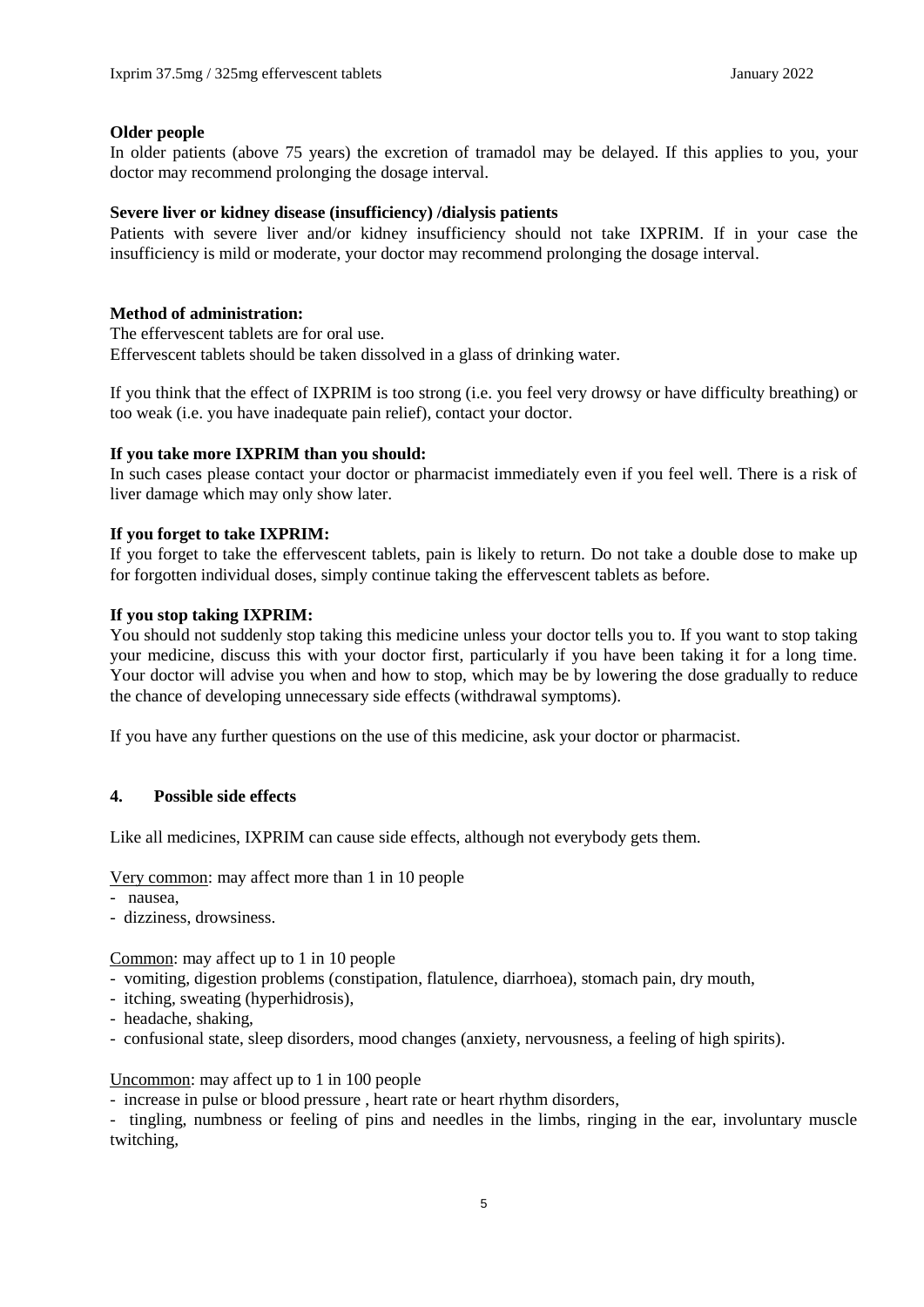- depression, nightmares, hallucination (hearing, seeing or sensing things that are not really there), memory lapses,

- difficulty breathing
- difficulty swallowing, blood in the stools,
- skin reactions (for example rashes, hives),
- increase in liver enzyme values,
- presence of albumin in urine, difficulties or pain on passing urine,
- shivering, hot flushes, pain in the chest.

Rare: may affect up to 1 in 1,000 people

- fits, difficulties in carrying out coordinated movements, transient loss of consciousness (syncope),
- drug dependence,
- delirium,
- vision blurred, constriction of the pupils (miosis)
- speech disorders,
- excessive dilation of the pupils (mydriasis).

Unknown: frequency not known

- decrease in blood sugar level (hypoglycaemia)

The following are recognised side effects which have been reported by people using medicines that contain only tramadol hydrochloride or only paracetamol. However, if you experience any of these while taking IXPRIM, you should tell your doctor:

- feeling faint when getting up from a lying or sitting position, slow heart rate, fainting, changes in appetite, muscle weakness, slower or weaker breathing, mood changes, changes in activity, changes in perception, worsening of existing asthma.
- Use of IXPRIM together with medicines used to thin the blood (e.g. phenprocoumon, warfarin) may increase the bleeding risk. Any prolonged or unexpected bleeding should be reported to your doctor immediately.
- In some rare cases a skin rash, indicating an allergic reaction, may develop with sudden swelling of the face and neck, difficulties breathing or drop of blood pressure and fainting. If this happens to you, stop treatment and see a doctor immediately. You must not take the medicine again.

In rare cases, using a medicine of the type of tramadol hydrochloride may make you become dependent on it, making it hard to stop taking it.

On rare occasions, people who have been taking tramadol hydrochloride for some time may feel unwell if they stop treatment abruptly. They may feel agitated, anxious, nervous or shaky. They may be hyperactive, have difficulty sleeping and have stomach or bowel disorders. Very few people may also get panic attacks, hallucinations, unusual perceptions such as itching, tingling and numbness, and noise in the ears (tinnitus). If you experience any of these complaints after stopping IXPRIM, please consult your doctor.

• Frequency not known: hiccups.

Serotonin syndrome, that can manifest as mental status changes (e.g. agitation, hallucinations, coma), and other effects, such as fever, increase in heart rate, unstable blood pressure, involuntary twitching, muscular rigidity, lack of coordination and/or gastrointestinal symptoms (e.g. nausea, vomiting, diarrhoea) (see section 2 "What you need to know before you take IXPRIM").

In exceptional cases blood tests may reveal certain abnormalities, for instance, low counts of blood platelets, which may result in nose bleeds or bleeding gums.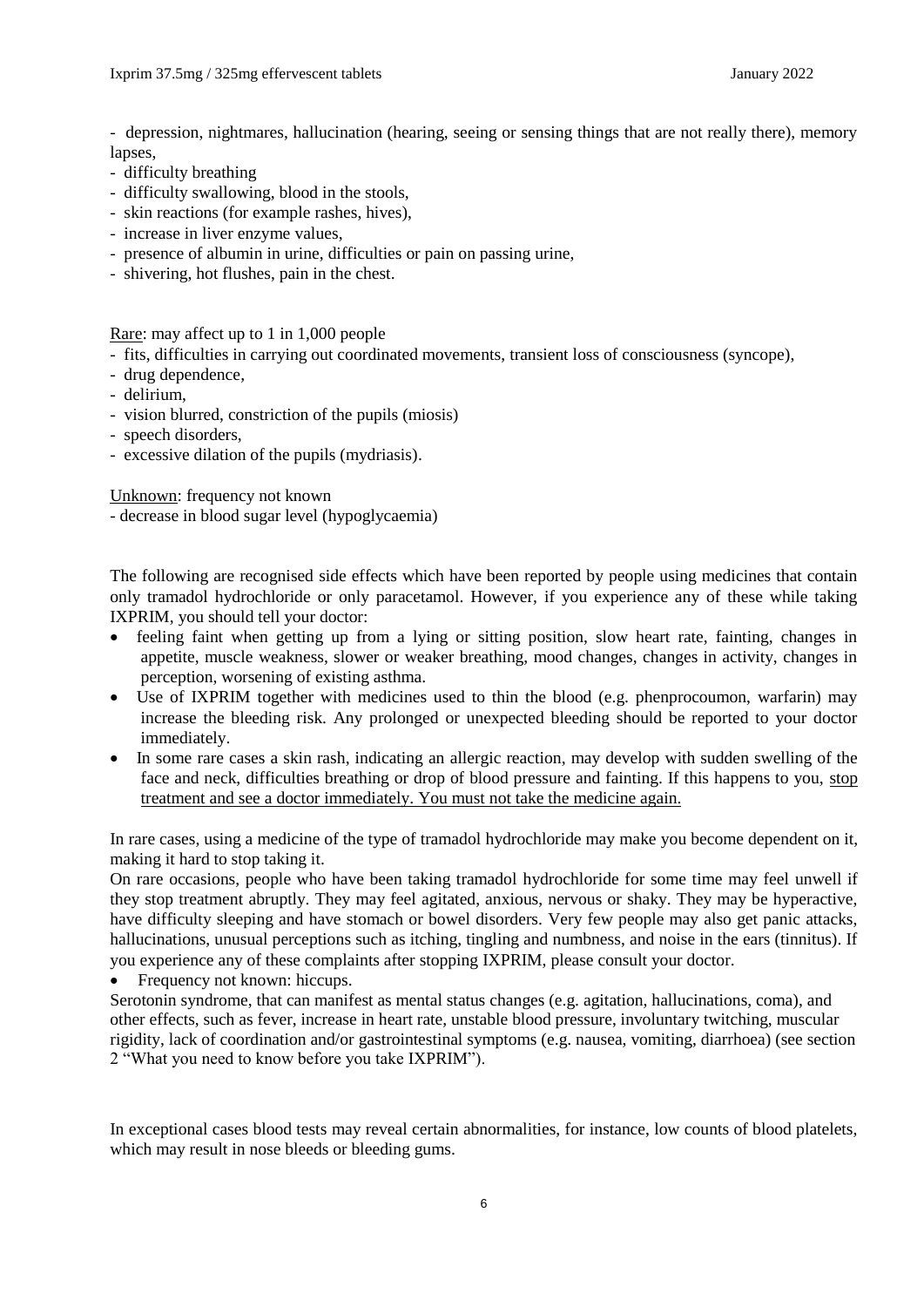Very rare cases of serious skin reactions have been reported with paracetamol.

Rare cases of respiratory depression have been reported with tramadol.

### **Reporting of side effects**

If you get any side effects, talk to your doctor or pharmacist. This includes any possible side effects not listed in this leaflet. You can also report side effects via HPRA Pharmacovigilance Website: [www.hpra.ie.](http://www.hpra.ie/) By reporting side effects, you can help provide more information on the safety of this medicine.

## **5. HOW TO STORE IXPRIM**

Keep this medicine out of the sight and reach of children.

Do not use this medicine after the expiry date which is stated on the carton and the aluminium strip or on the carton and the bottom of the plastic tablet container. The expiry date refers to the last day of that month.

Packed in strips of coated aluminium foil: Do not store above 25 $\degree$  C.

Packed in plastic tablet containers: Do not store above 30º C. After first opening: Keep the container tightly closed in order to protect from moisture. Do not store above 30º C. Shelf-live after first opening: 1 year, not exceeding the expiry date.

Do not throw away any medicines via waste water or household waste. Ask your pharmacist how to throw away medicines you no longer use. These measures will help protect the environment.

## **6. Contents of the pack and other information**

### **What IXPRIM contains**

- The active substances are tramadol hydrochloride and paracetamol. One effervescent tablet contains 37.5 mg tramadol hydrochloride and 325 mg paracetamol.
- The other ingredients are:

Monosodium citrate anhydrous, citric acid anhydrous, Povidone K30, sodium hydrogen carbonate, Macrogol 6000, silica colloidal anhydrous, magnesium stearate, Flavour Orange (maltodextrin (maize), modified starch (E1450), natural and artificial flavourings), acesulfame potassium, saccharin sodium, Sunset yellow (E110)

### **What IXPRIM looks like and contents of the pack**

IXPRIM effervescent tablets are off white to slightly rosy coloured with some coloured speckles. The tablets are packed in strips of coated aluminium foil or plastic tubes.